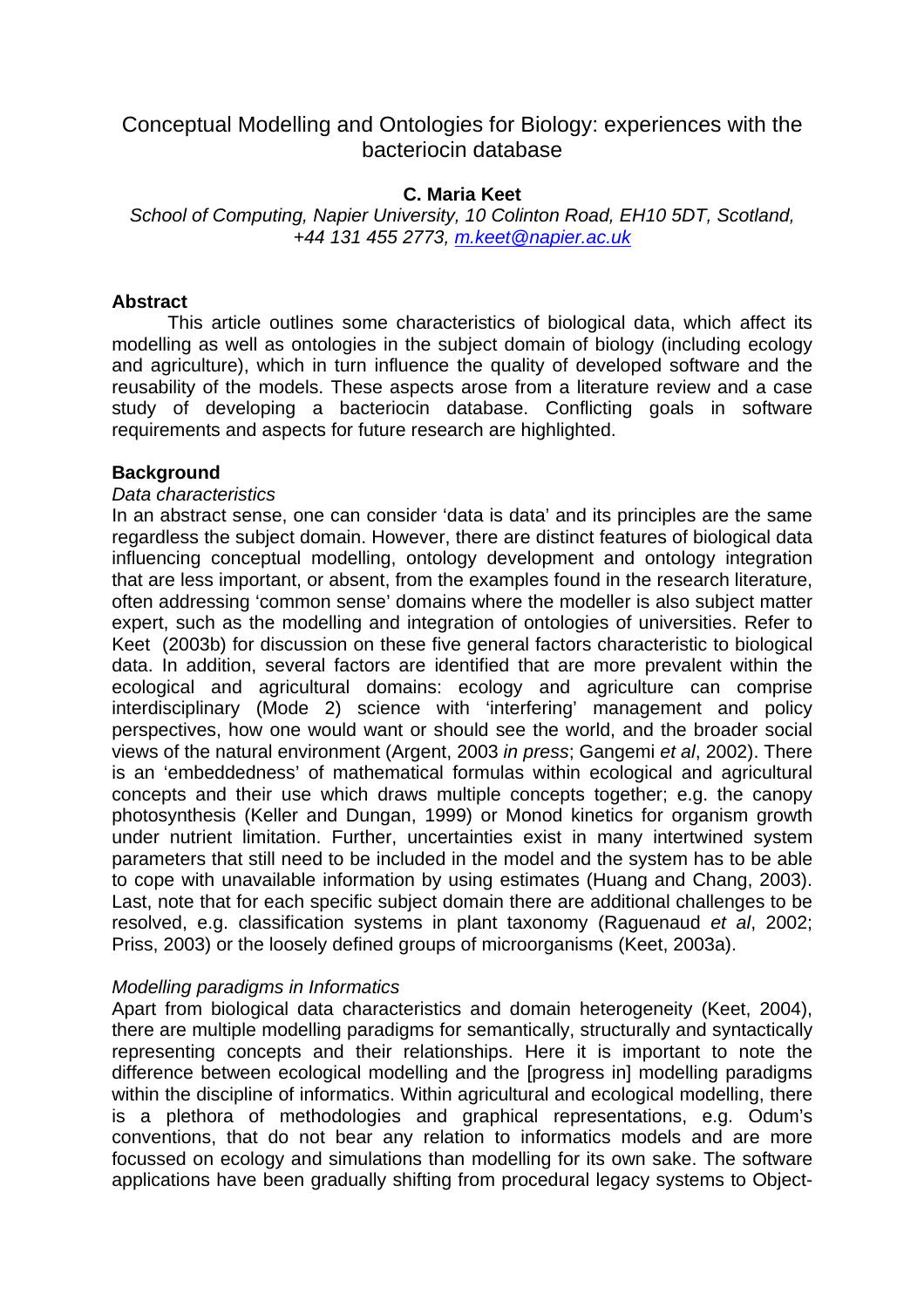Oriented software<sup>[1](#page-1-0)</sup> and relational databases, followed by the recent development of an Ecological Metadata Language<sup>[2](#page-1-1)</sup>and ontologies, e.g. AOS<sup>3</sup> and SEEK<sup>[4](#page-1-3)</sup>, to annotate and model ecological and agricultural knowledge. Ontologies are of special importance, because they capture the semantics in an implementation independent way, its generalization of knowledge enabling a higher degree of reuse. Reusing extant knowledge captured in an ontology, of e.g. a simulation of nutrient recycling, for some other software application does not require re-analysing and re-modelling the subject domain, but building further on the foundations laid by previous research, hence moving forward more swiftly. Informatics modelling paradigms such as Object-Orientated or Entity-Relationship are closer to computational models than 'true' conceptual modelling approaches such as Object Role Modelling (e.g. Halpin, 2001), Formal Concept Analysis and Conceptual Graphs (Juristo and Moreno, 2000). However, even the latter tend to be used with the particular application in mind. In contrast, ontologies represent what is or what can be, regardless how this information is to be used, and capture *consensus* between subject matter experts.

How conceptual modelling, ontologies and modelling biological data can translate to 'reality' was investigated with a case study of developing the bacteriocin database.

#### **Materials and Methods**

A biological database was developed via an iterative process, on request for Dr. Scannell from the Department of Food Science<sup>[5](#page-1-4)</sup>. This bacteriocin database was the first attempt of its kind to represent these biological semantics in a conceptual model within the application of food microbiology. Her main requirements were to have an easily accessible, structured and searchable repository for bacteriocin-related data extracted from the different kinds of journal articles (food safety, genetics, microbiology and so forth), such as the bacteriocin-producing bacteria and their relevant genes, food products and mode(s) of action of bacteriocins. The primary data analysis and modelling technique was ER, augmented with ORM. The database was implemented with DBMS InfoMaker (refer to Keet (2003c) for details). This was augmented with literature research on ontologies and conceptual modelling techniques.

#### **Results and Discussion**

 $\overline{a}$ 

The database was successfully developed from the perspective of the customer, hence achieved its goal (Keet, 2003c). However, from a computing perspective, several competing goals did interfere. The understandability of the ER model by the domain expert: it is known (e.g. Aguado *et al*, 1998) that domain experts do not know how to formalise their knowledge well and to address this, one can teach this to the domain experts, or the computing scientist knows/learns enough of the UoD (like with this case study), or one can develop an intermediate representation to meet half-way. The latter approach was taken by deploving ORM and using the nearnatural language included with its modelling tool VisioModeler. Either way, this is a significant practical hurdle for developing biological applications. Secondly, the

<span id="page-1-0"></span><sup>1</sup> Consult e.g. Mineter *et al* (2003), Baskent *et al* (2001) and the Analest and Reciclado de Nutrientes of the ICA ([http://www.ica.inf.cu\)](http://www.ica.inf.cu/). 2

<span id="page-1-1"></span>By the Knowledge Network for Biocomplexity: <http://knb.ecoinformatics.org/software/eml/>.

<span id="page-1-2"></span><sup>3</sup> Agricultural Ontology Service [http://www.fao.org/agris/aos/.](http://www.fao.org/agris/aos/)

<span id="page-1-3"></span><sup>&</sup>lt;sup>4</sup> Science Environment for Ecological Knowledge, [http://seek.ecoinformatics.org](http://seek.ecoinformatics.org/).

<span id="page-1-4"></span><sup>&</sup>lt;sup>5</sup> Faculty of Agriculture, University College Dublin, Ireland.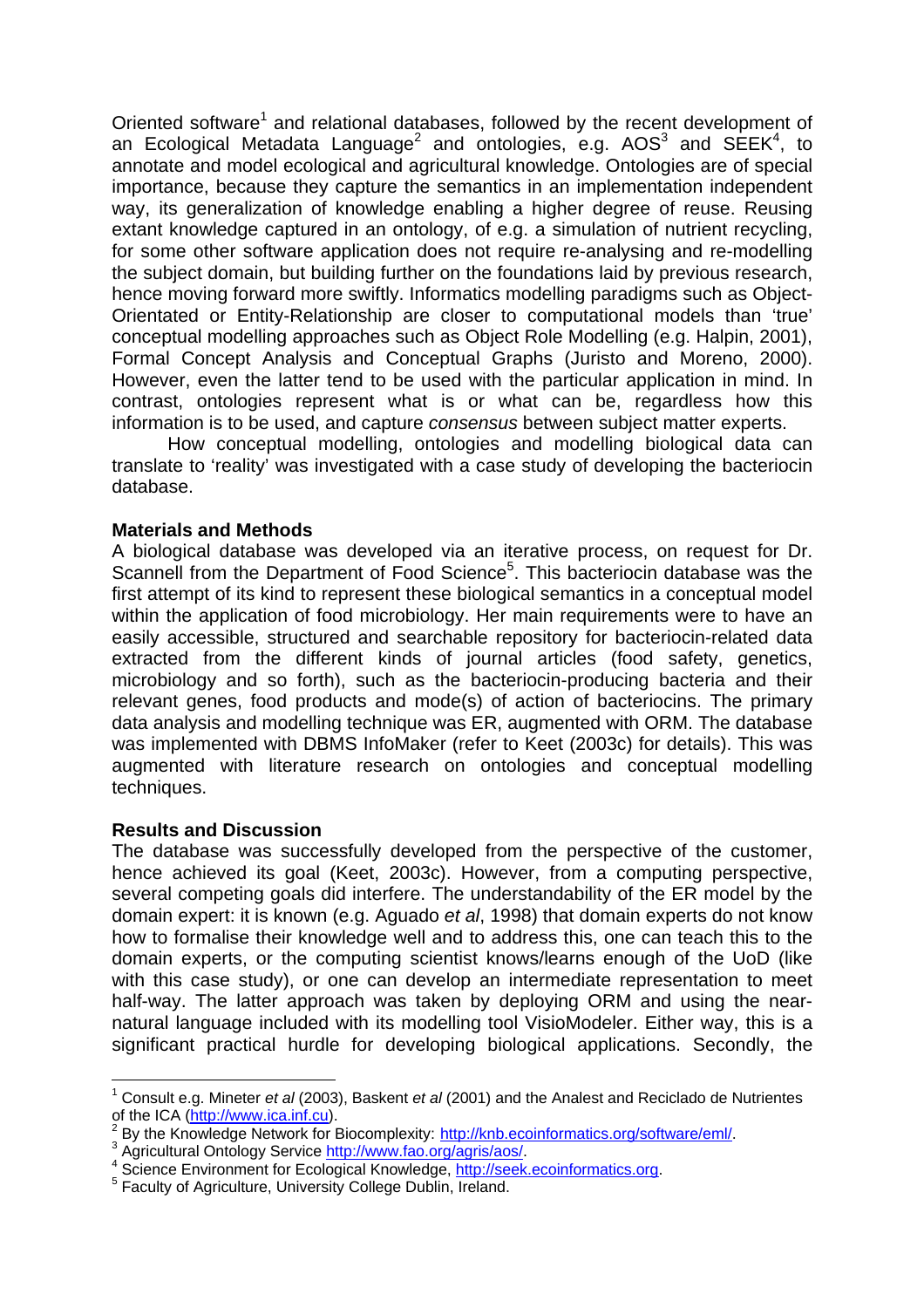subject domain is an *applied science*: capturing the subject domain semantics of an applied bioscience faces different problems compared to conceptual modelling for the 'core' life sciences, because the former requires an emphasis on practical solutions conceptually representing the integration of various fields, whereas the latter stresses conceptual and ontological 'all-inclusive' models within their primary specialisations like biochemistry and genetics (Keet, 2003a). For this reason, abstractions as represented in the  $\text{GOC}^6$  or AOS ontologies were explored but not used, because the integrative domain of food science cannot simply use a combination of ontologies to construct a conceptual model: the food groups would be of a *descriptive* kind, whereas a bacteriocin with its mode of action is of a certain *function* with *activities*. Deploying both types of ontologies in orthogonal manner would create excessive classifications, which are deemed not relevant by the customer and would have to be pruned manually. Similar problems exist within other sections of agriculture. In addition, if one were to use ontologies for constructing a conceptual model, this would require preceding *integration* of ontologies, which is a major problem area in itself because the (semantically) different views still exist even on the ontological level. Recently published research by Jarrar *et al* (2003) might alleviate this and facilitate more reuse of knowledge whilst catering for diverging semantics, by distinguishing between the *ontology base*, recording concepts and their relationships, and *ontological commitments*, defining the rules how concepts are used<sup>[7](#page-2-1)</sup>, thereby providing a link to conceptual modelling.

Due to the location, size and subject matter of the bacteriocin project, no integration of conceptual models (or even ontologies) was required; although it may be advantageous if a repository of models existed, where one simply could select relevant *sections* of a larger body of reusable knowledge to create a conceptual model. Notwithstanding, if one assesses biological data, and agricultural data in particular, it is highly 'localised' where different perceptions and particularities of ecological and agricultural data cannot be represented as the same thing across natural language barriers: similar structural representations may involve semantic conflicts on closer inspection (Keet, 2004).

From this case study, one might think ontologies are certainly not a panacea, but a higher level of abstraction and reusability were not the primary aim – though as a *researcher* this would be more interesting. The trade-off between the competing goals when developing the bacteriocin database was in favour of developing a working database to the client's satisfaction within a limited time frame. Nevertheless, the present conceptual models (ER and ORM) still allow for relatively straightforward subsequent bottom-up ontology development so that other scientists may take advantage of the existing modelled domain knowledge in the near future.

#### **Future research**

 $\overline{a}$ 

Although the bacteriocin database was successfully implemented, the process uncovered several suggestions for further research. Some of these aspects will be pursued in the near future: generalising biological knowledge taken from conceptual models for the bottom-up development of ontologies and integration with existing generic ontologies and, possibly, the effect of natural language differences in conceptual modelling and ontology development.

<span id="page-2-0"></span><sup>&</sup>lt;sup>6</sup> Gene Ontology Consortium, <u>http://www.geneontology.org</u>.<br><sup>7</sup> Refer to Keet (2004) for an example of this enarroash addit

<span id="page-2-1"></span><sup>&</sup>lt;sup>7</sup> Refer to Keet (2004) for an example of this approach, addressing a section of microbiology.